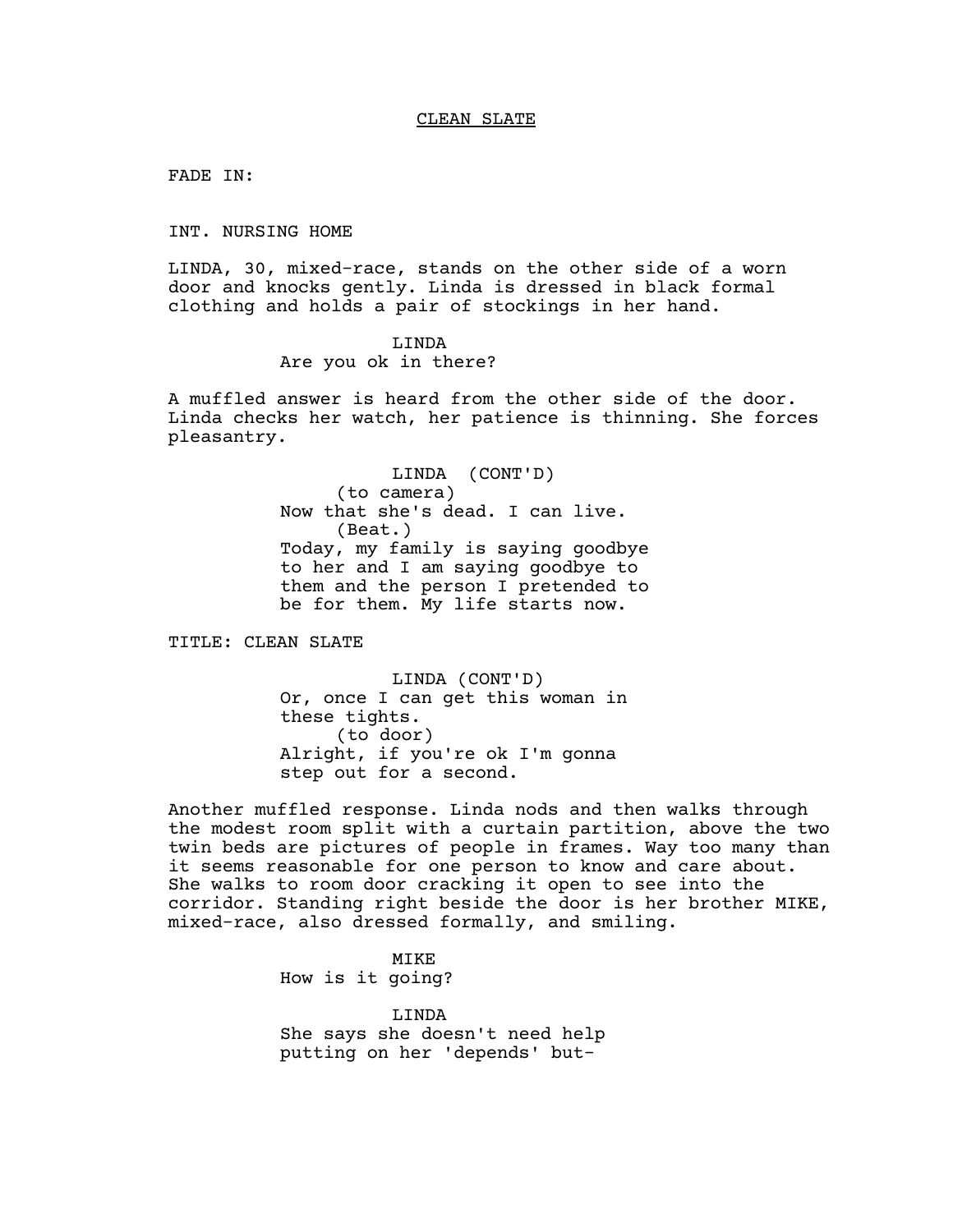LINDA (sighs) I know.

Linda begins to close the door on her brother but he puts up a finger buying a second.

He smiles fiendishly.

Linda raises a doubtful eyebrow but waits.

## MIKE

Watch this.

Mike casually strolls to the end of the hall by another open door. Mike leans against the window and plays as if he is passively looking at his cellphone. From the open door:

> OLD MAN (O.S.) You fucking nigger!

Linda's mouth drops open.

Mike casually, as if not having heard, walks away. Once passed the open door he silently laughs.

Linda is still too shocked to laugh.

Mike waves his hand at Linda dismissing her shock and again pretends to pace while looking at his phone. He passes the open door again.

> OLD MAN (O.S) (CONT'D) Dirty ugly nigger.

Mike strolls back to Linda and now they both laugh at the vulgar absurdity. Linda fake scoffs.

> LINDA How dare he? You're not dirty.

Mike squints at her jest.

She straightens his tie before closing the door and going back to the bathroom door. She knocks.

> LINDA (CONT'D) Ok, I'm going to come in and see if I can help.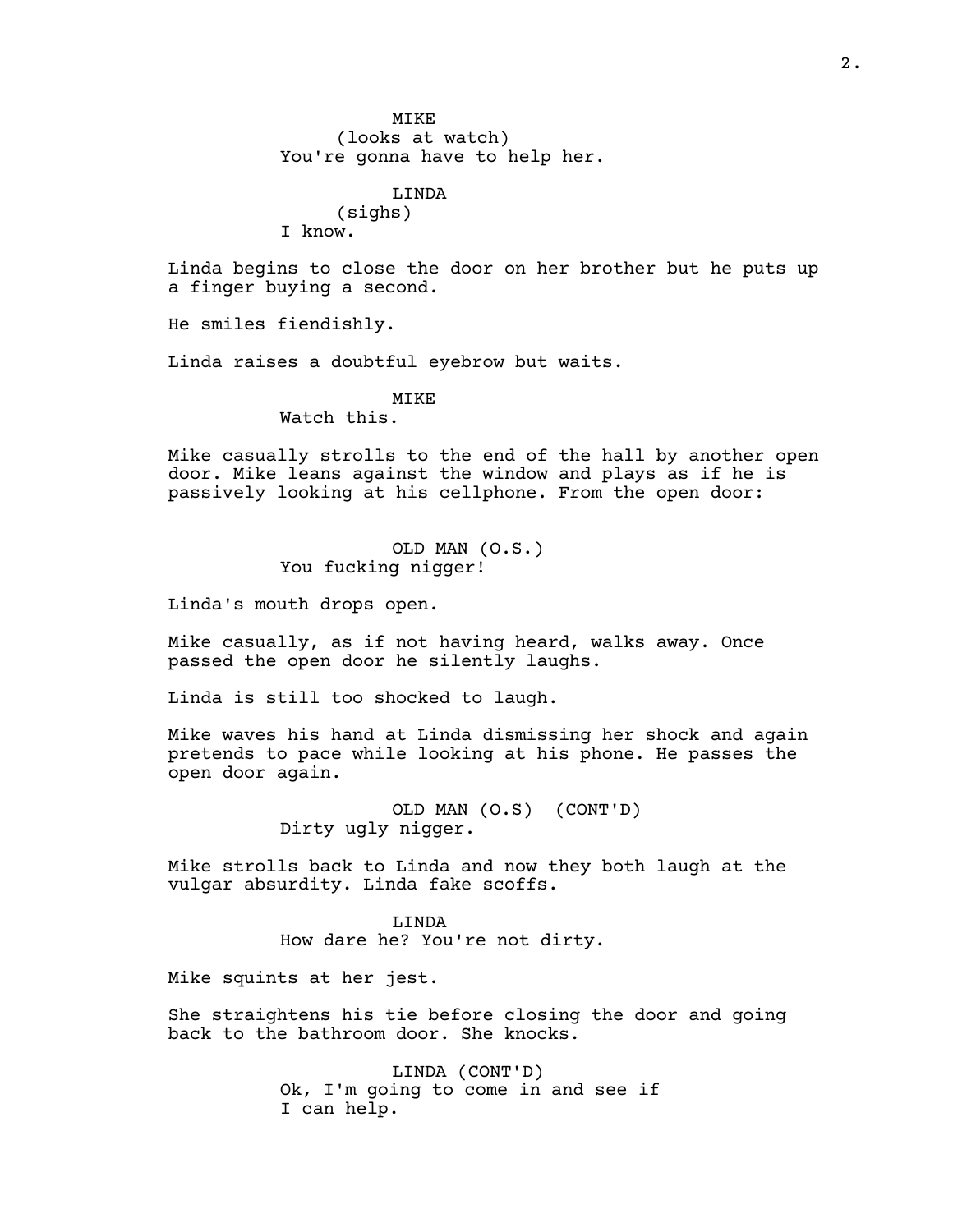## INT. MIKE'S CAR

The elderly AUNTIE is in the back seat wearing the black tights. Mike drives, tensely.

> MIKE This whole thing is a joke. It's a circus.

#### LINDA

It is.

MIKE I'd almost prefer there be no service at all. This just feels like disrespect.

#### LINDA

It does. But it's the way she would've wanted it. No deviation. (over shoulder to camera, which is in backseat opposite Auntie) Now's the time I should probably mention this side of my family is part of an Extremist Christian Fundamentalist-doomsday cult.

MIKE

I can't stand these people. They're so fake.

LINDA

Mm-hmm.

(To camera) Mike rebelled from the start. He's the only sibling who never got baptized.

#### MIKE

It's going to be just like Dad's. They're barely going to mention her. And then it's just going to be "God God God".

## LINDA

(to camera) Cults don't really value the individual. They discourage undesirable behaviors like independent thinking and selfworth.

INTERCUT: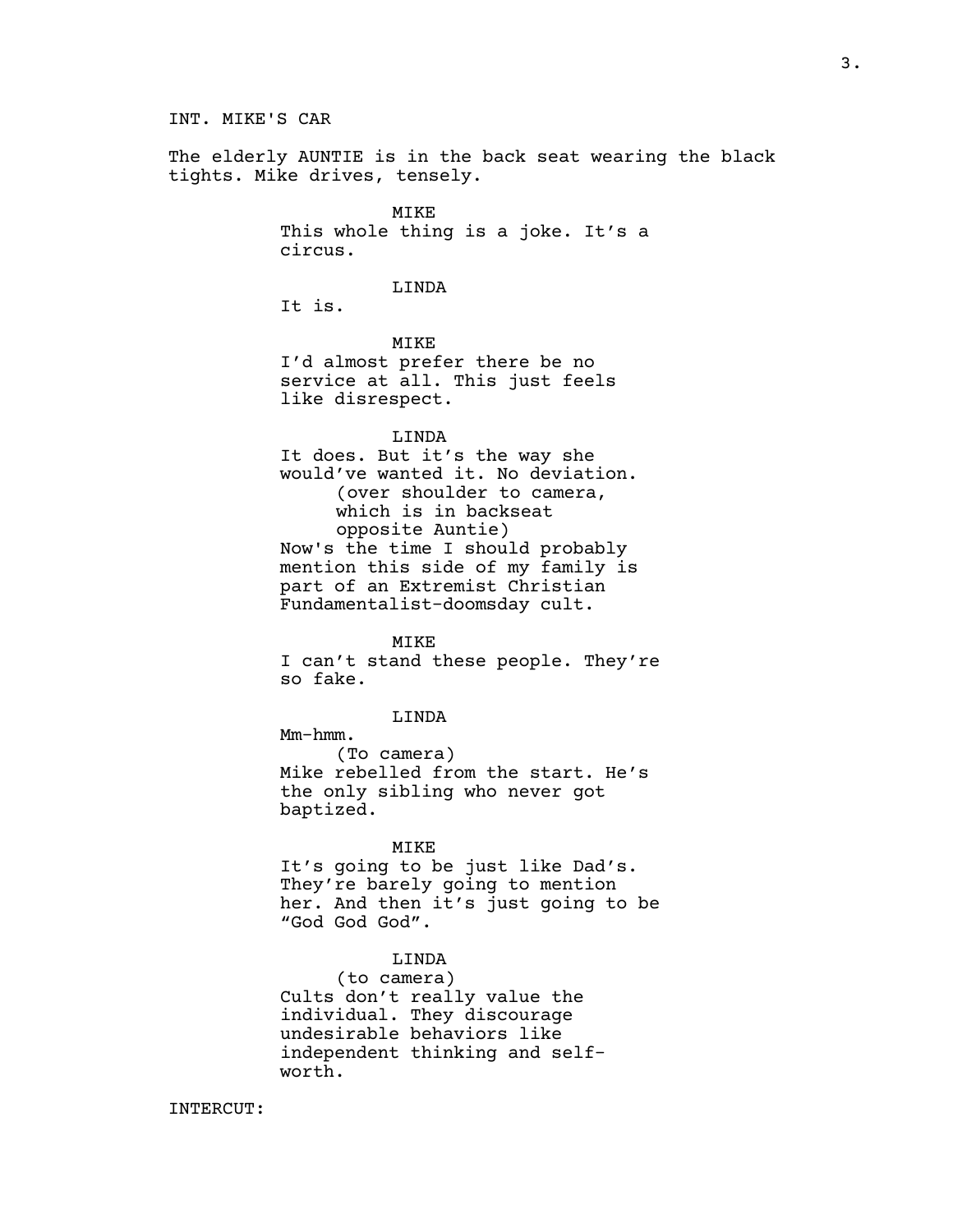INT. KINGDOM HALL - FLASHBACK

A MAN 1 stands on a platform behind a podium. The back of Linda's head is in the audience POV style.

> MAN 1 So we must strip off the old personality and adorn ourselves with the new personality.

Flashback - same setting- MAN 2 is on the platform, Linda's clothes are different to signify the change.

> MAN 2 Because of inherited sin, we are all damaged goods fit for destruction.

#### INT. KITCHEN - FLASHBACK

A CHILD LINDA stands holding a balloon in front of a cake with candles.

> MAN 1 (V.0) "Better is the day of one's death. Than the day of one's birth."

MAN 1's voice causes a gust of wind which blows out the candles. CHILD LINDA looks sad. Now in the dark, her balloon pops.

INT. MIKE'S CAR - PRESENT

MIKE I'm going to have a hard time keeping it together. I might just stand up and tell every one it's bullshit.

LINDA It's not worth it. We just have to get through the day. For her.

MIKE I can't make any promises.

LINDA Oh, I invited our cousin, Keith.

MIKE

Keith?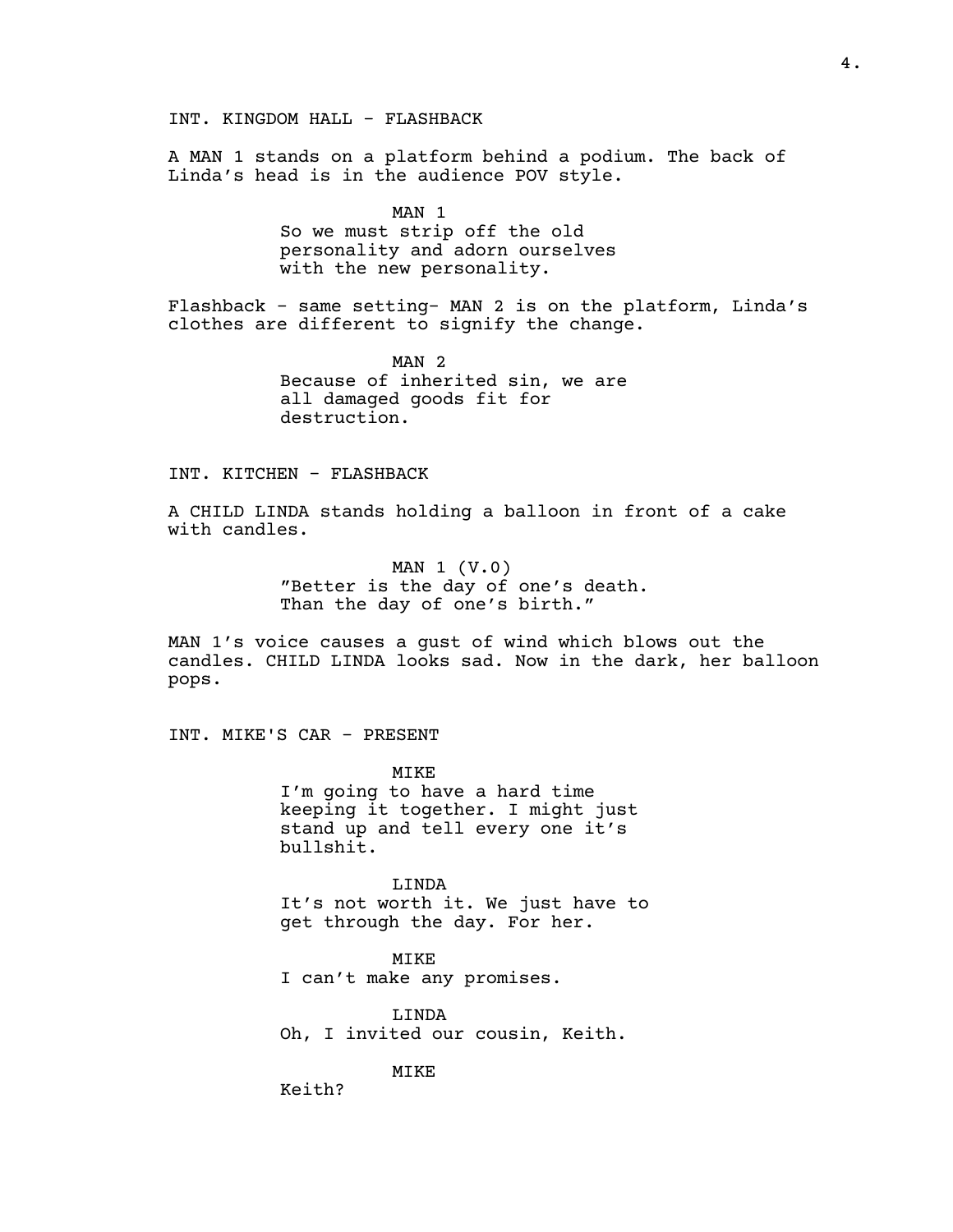LINDA

He loved Nana, and you know they wouldn't have invited him.

MIKE And you're telling ME not to make a scene?

LINDA (to camera) Keith was banished from the cult and shunned by the family.

INT. KINGDOM HALL - FLASHBACK

MAN 1 on stage. Linda again in a different outfit to signify a change in day.

> MAN 1 And we must love God more than our family members. If they sin against God, and God sees fit to remove them from his clean organization. You must'nt speak to this person, not even to say "Hello".

INT. MIKE'S CAR - PRESENT

LINDA (to camera) Because... (whispers) He's got the gays. He's been cut off from the family for 10 years. You can get disowned for any number of reasons.

Text, like credits up scroll on screen: Smoking, Dating Someone Outside of the Cult, Having a Birthday Party, Voting, Getting a Divorce, Excessive Drunkenness, Being Gay, Sex Outside of Marriage, Questioning the Leadership.

> LINDA (CONT'D) (to camera) And oddly you might not get kicked out if you've done some other things.

Text, like credits up scroll on screen: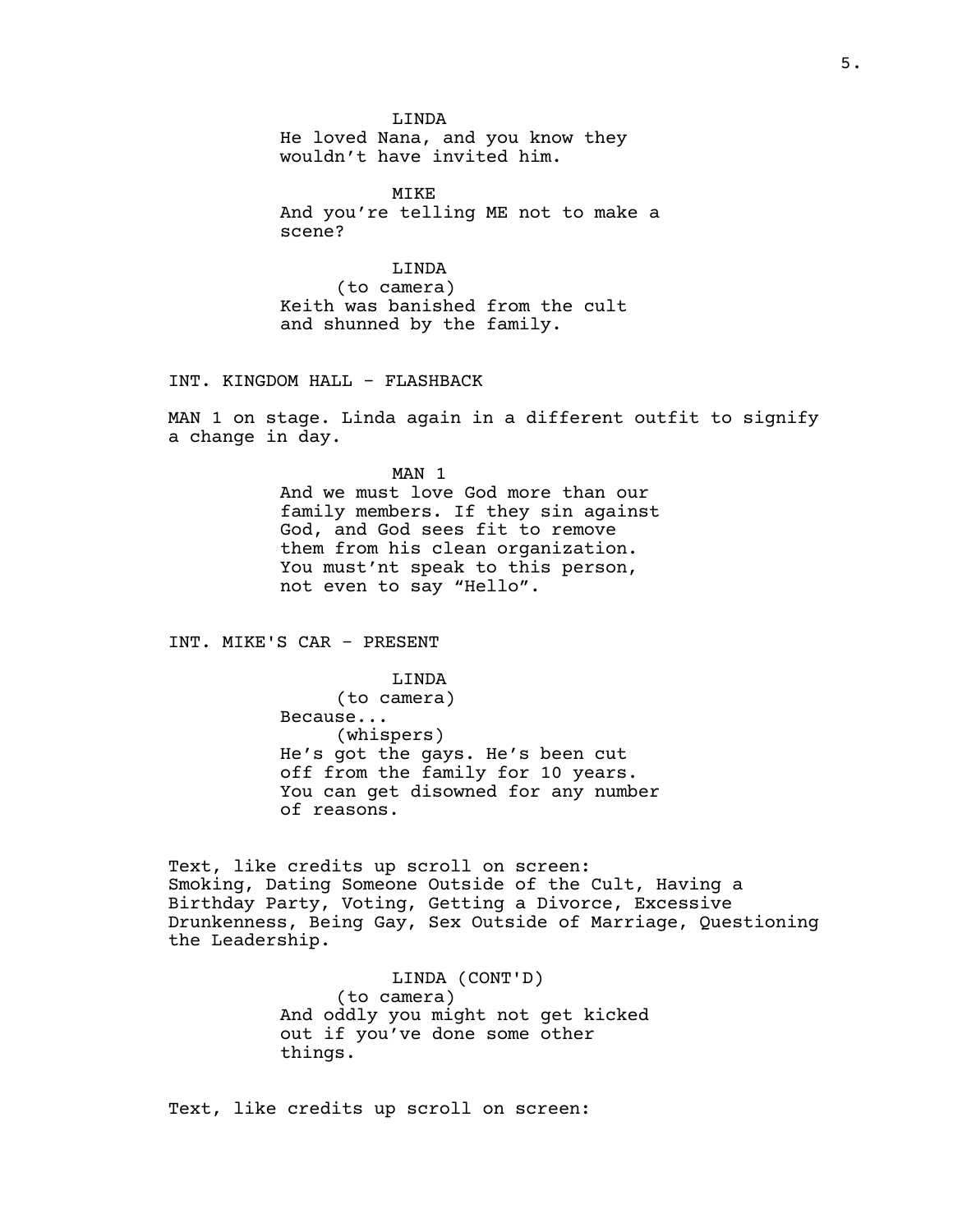Molest a Child, Beat your Wife and Kids, or admit to committing a homicide as long as the homicide took place before your baptism and not many people in the congregation know about it.

> MIKE This really is going to be a circus.

> > CUT TO:

C.U of the black tights on the thin legs of an elderly Auntie.

Linda's hand puts the woman's leg back on the foot rest of a wheelchair.

EXT. KINGDOM HALL - PRESENT

The camera follows the wheelchair, Linda and Mike into the building.

INT. KINGDOM HALL - CONTINUOUS

There are scarce displays of flowers.

All Mourners are bowing their heads. Elderly Auntie, Linda and Mike move further into the building, they stop near a photo board of the deceased. The board says: WIFE, MOTHER, NANA. A prayer is being said. The siblings exchange some uncomfortable looks before respectfully bowing their heads but keeping their eyes open.

There is a BROTHER on the platform at the front of the small auditorium.

> BROTHER (prayer) Please be with the mourning family, giving them the strength beyond what is normal to help them cope with their loss. (Long pause, breathing in mic) As we know, with you, all things are possible.

There's another long pause.

LINDA (whispers to camera) Like possibly finishing this prayer?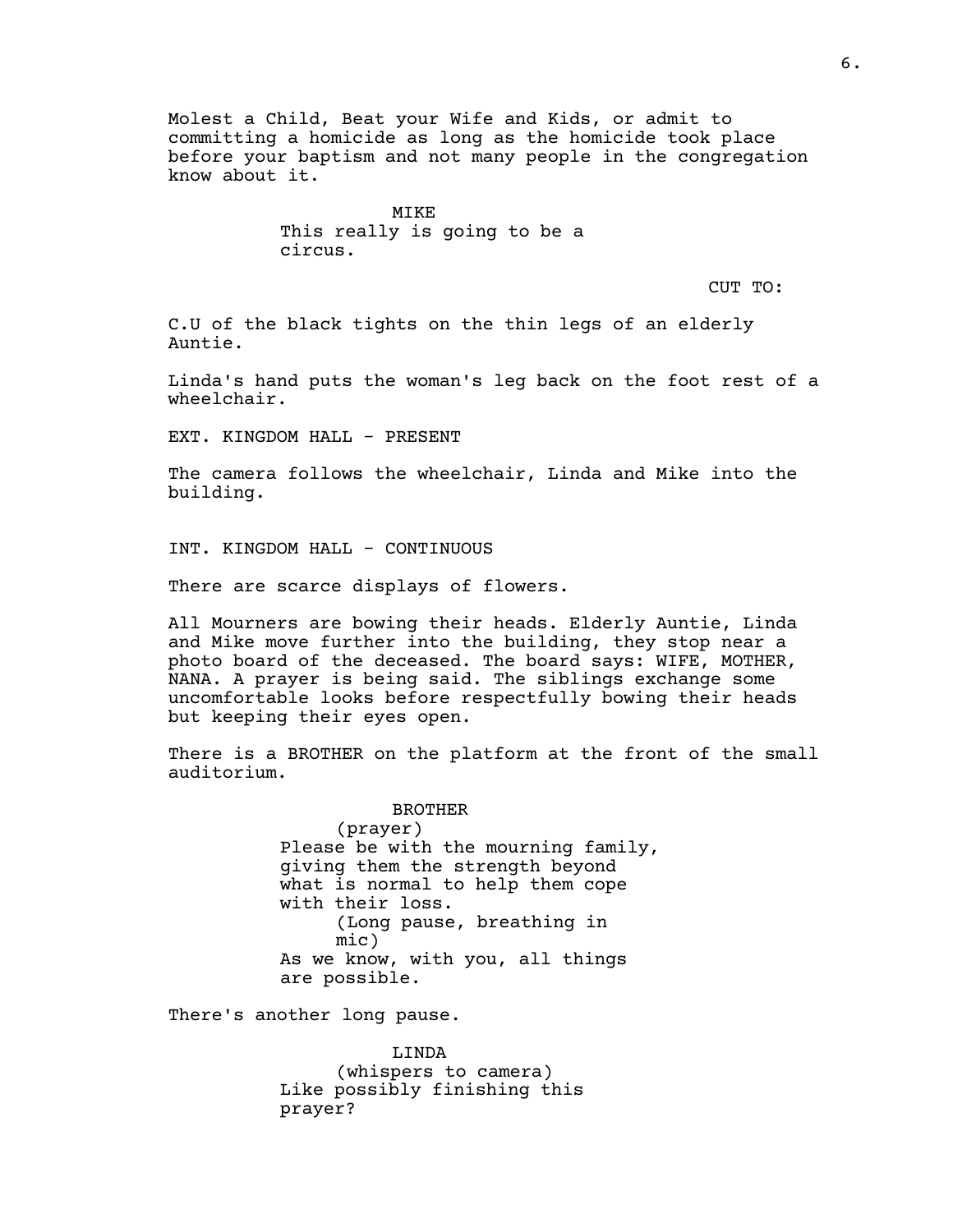BROTHER Help them, in their grief, to remember your promise that you will keep their loved one alive in your memory, Oh Sovereign Lord Our God. (Pause, breathing in mic) Because of your love and undeserved kindness, you gave your dear son, to sacrifice his life, so that we may gain life eternal. Thank you, Oh God. (Pause) In Your great son and our reigning King, Jesus Christ's Name, Amen.

#### MOURNERS

Amen.

Linda and Mike both mumble something. The two of them are handed a program with their NANA's face. She's a beautiful, smiling woman.

Linda's POV zooms in on the smile and the photo melts into a flashback.

TRANSITION TO:

INT. HOSPITAL - FLASHBACK

Linda's POV of Nana smiling with oxygen tubes on her nose. Linda squeezes Nana's hand.

POV brings us back to the present.

INT. KINGDOM HALL - PRESENT

Linda's hand holding the program.

MIKE Can you believe this?

LINDA

What?

MIKE I made her a Nana. I'm the first grandchild.

Linda turns over the program to see a large family photo with Nana at the center.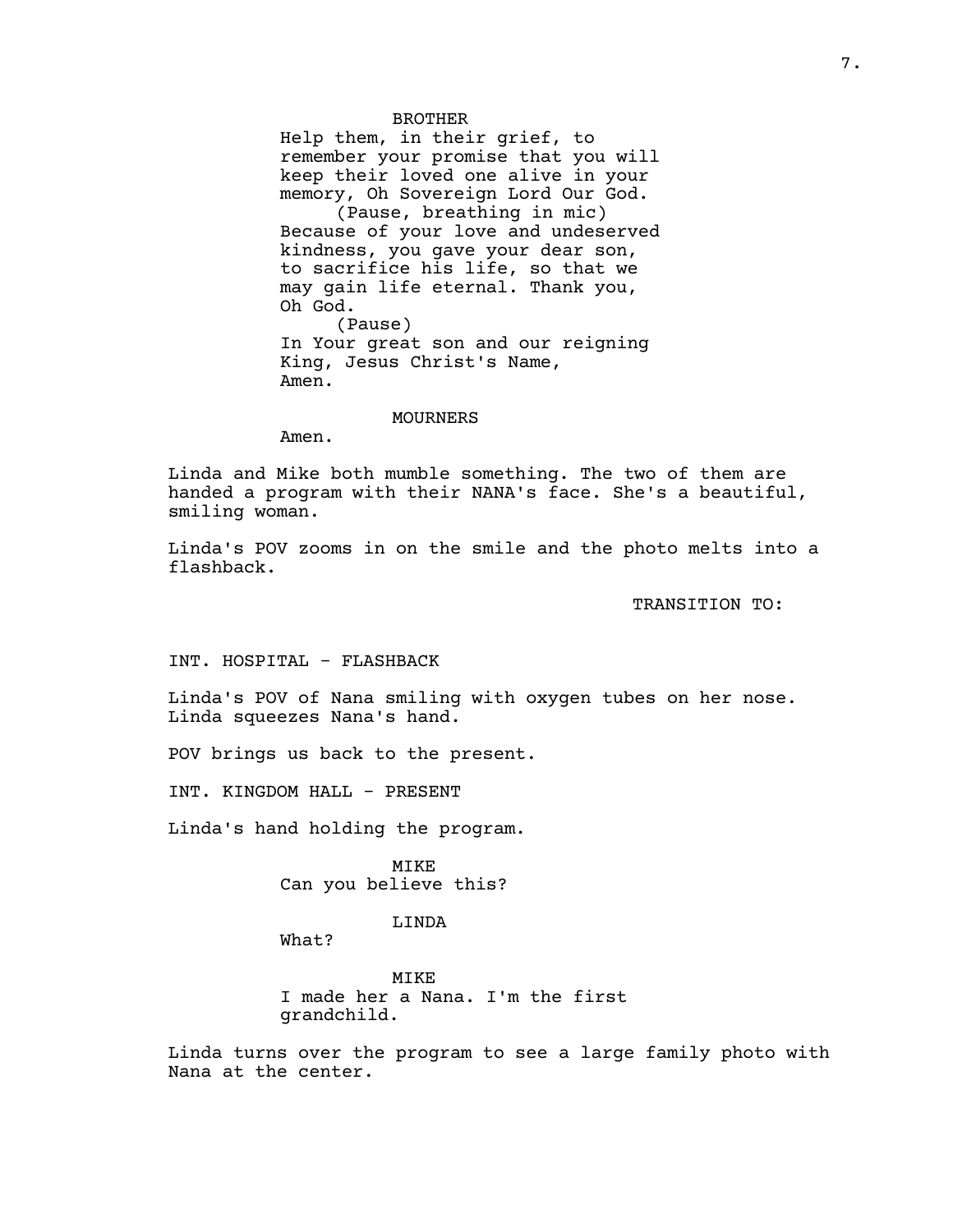# MIKE (CONT'D) You're not there either.

Linda nods but doesn't show a reaction.

Meanwhile a MAN 3 is taking the stage in the background.

A mourner stops to speak to and hug the elderly Auntie in the wheelchair.

Linda looks to the photo board. She points out a picture of two toddlers wearing matching outfits with their Nana.

## LINDA

We're here.

## MIKE

(points at program) This person isn't even a blood relative. We don't make the cut. But she does?

The double doors of the entrance swing open dramatically. Blinding sunshine appears behind the three men, entering in step like a crew in an action film. SLO MO. The camera focuses on the man in the middle who is wearing dark shades.

## LINDA

(to camera) That's my Uncle. I've actually never met him before today because he's been in and out of jail most of my life for being a repeat sex offender.

The group of men walk in further.

LINDA (CONT'D) (to camera) I'm not going to hug him.

She makes direct eye contact with the RAPIST UNCLE. When he gets closer, Linda turns her back and puts both hands on the wheelchair.

The Rapist Uncle and crew stop near Mike. They pay a cold rehearsed sort of respect to the photo of Nana, as if she were a fallen homie, and the Rapist Uncle shakes Mike's hand.

> MIKE You didn't make the program either.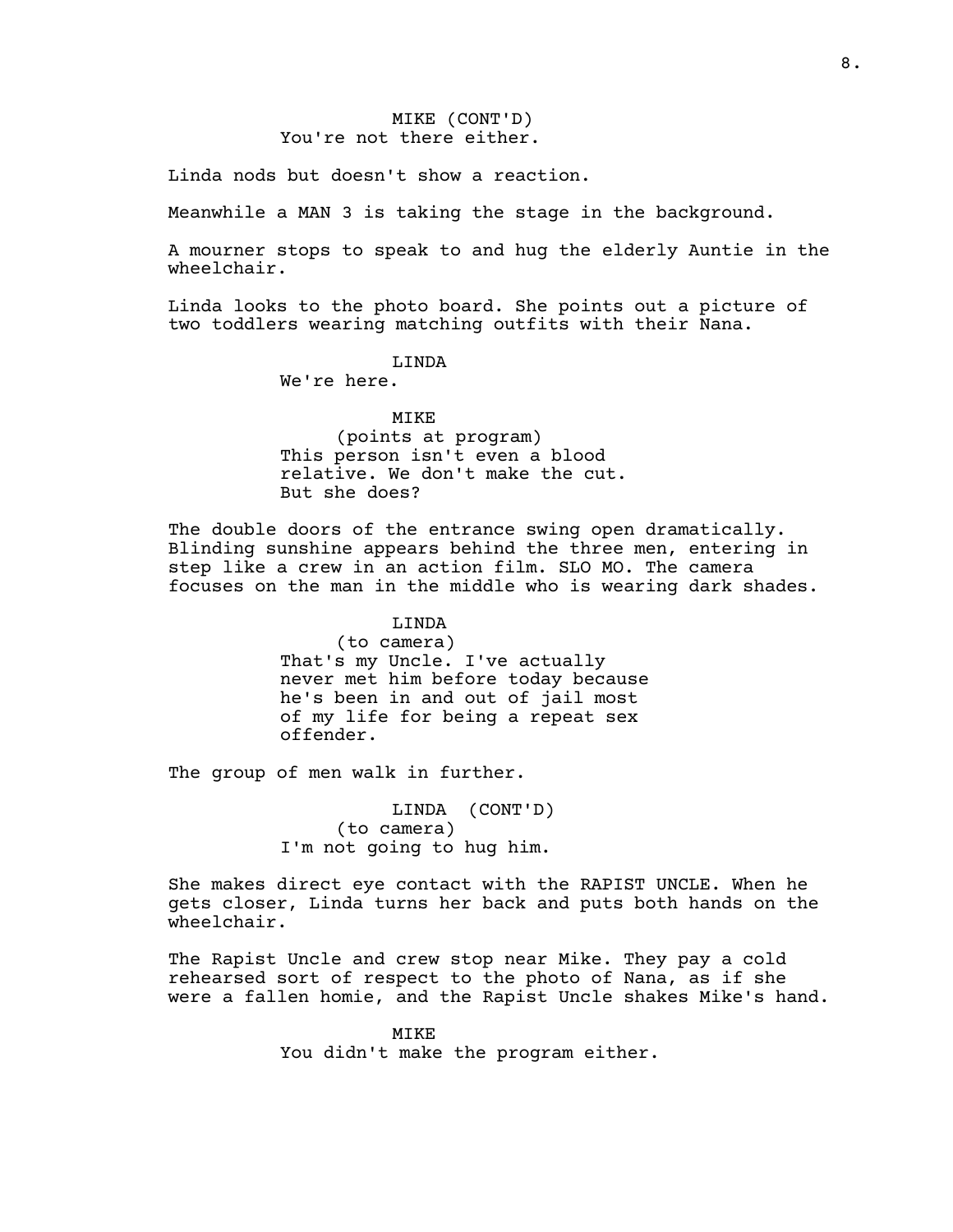LINDA

(to camera) To be fair he was probably on the run when this photo was taken.

MIKE Guess some of us just aren't important.

LINDA (gestures to the Rapist Uncle. To Camera.) He isn't. I'll never see this man again after today.

The Rapist Uncle and crew enter and walk to their assigned seats.

Linda and Mike follow with the wheelchair. Mike's seat is far from Linda's and a few gasps are heard. Linda smirks at the camera.

> LINDA (CONT'D) I was preceded down the aisle by an actual, known, criminal and I get the gasps.

Linda takes her seat giving the woman in the wheelchair tissues.

An AUNT 2, very conservative, leans toward Linda and whispers.

> AUNT 2 Why are you wearing pants?

LINDA (to camera) In her book, their book, "the" book; Women are... 1st Peter 3:17- "The weaker vessel." (to AUNT 2) Because I felt like wearing pants.

AUNT 2 To your Nana's memorial!?

LINDA (to camera) Me wearing pants is a huge fuck you to their patriarchal organization.

The camera sweeps over the mourners and all of the women are wearing long modest skirts or dresses.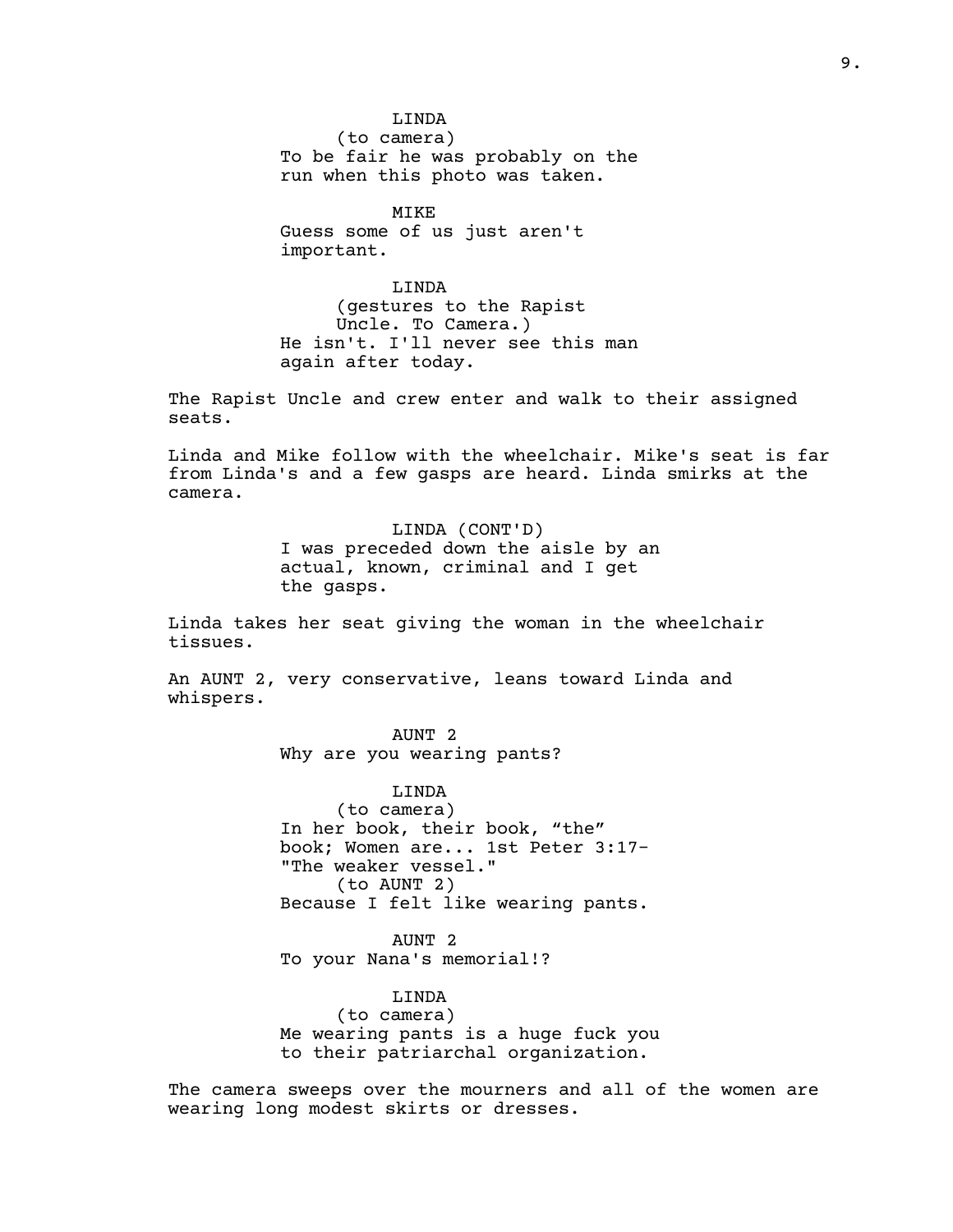LINDA (CONT'D) I might as well have walked in like this...

A spotlight travels back in time up the aisle and Linda enters with the wheelchair and poses. Model runway music plays. She struts down the aisle.

CU on her heels and trouser legs and the dramatically shocked crowd of mourners gasping into tissues.

Linda does the "hammer-time" dance to emphasize her pants. She pushes the wheelchair and then cartwheels down the aisle sticking a landing and parking the wheelchair. Gymnast Linda winks at the camera before the lighting returns to normal.

> LINDA (CONT'D) (to AUNT 2) Good thing she's not here to see it. Huh?

Aunt 2 is even more appalled and turns away. A MAN 3 on stage begins droning on generically about their Nana.

> MAN 3 She was a wife, mother, grandmother great-grandmother and my dear sister-in-the-faith. There was no role she was more dedicated to than that of her service to our God.

ROXANNE, Linda & Mike's sister, younger than them but not by much. She's in a dress and sits beside Linda. She whispers.

> ROXANNE What took you two so long?

LINDA Well, I had to dress an 80 year old woman with Alzheimer's. While our brother got racial slurs shouted at him.

ROXANNE

What?

LINDA Your hair looks nice.

Linda pets her sister's straight hair, which contrasts with Linda's natural curls and then they both go back to pretending to listen.